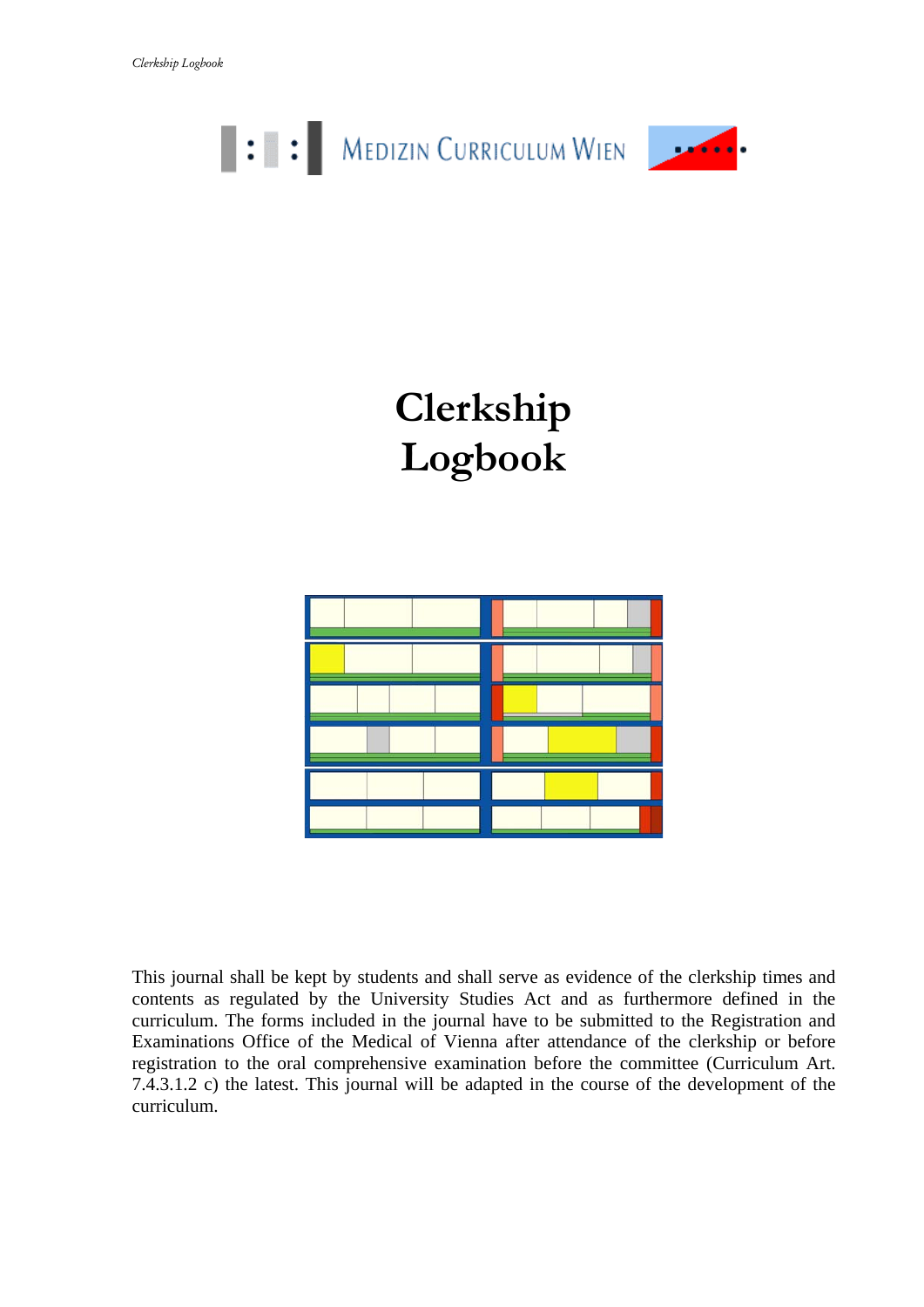#### **Medical students rights and responsibilities**

The rights and responsibilities of students in training, as well as any liability consequences due lapse are determined by the relevant legal provisions of the respective guest country, where the medical student is doing the clerkship and where the institution is located.

Legal insurance situation:

The Austrian University has taken out an accident and liability insurance policy for all the members of the university. On principle all students are included in this insurance, who have been admitted to study or who have registered to continue their studies.

The insurance coverage of the liability insurance policy is explicitly for the "personal, incumbent liability as in civil law regarding injury to persons and damage to property, which can arise from the dangers in daily life" of the students and which, among other things could occur "during the performance of activities such as practical studies and medical practice (which are designated by law, decree, curriculum) in all the countries of the European Union, up to an insured amount of  $\text{\textsterling}363.365$  per liability.

However, the insurance coverage is only effective, if and in so far as, the insured person in an insurance case cannot claim the insurance benefit from another liability insurance (subsidiary clause). In view of the applicable liability insurance for all students taken out by the Austrian University, there is no need for medical students to take out a private liability insurance policy.

The same applies to accident insurance, as the Austrian University insurance covers all accidents, which could occur "during the performance of activities such as practical studies and medical practice (which are designated by law, decree, curriculum) in all the countries of the European Union.

Furthermore, all students are part insured under the existing regulations of § 8 Abs. 1 Z 3 lit i ASVG of the lawful ASVG accident insurance.

If the medical practice is absolved in a country outside the European Union, then it is urgently recommended to take out an independent, personal accident and liability insurance policy.

Dr. Markus Grimm Medical Faculty of the University of Vienna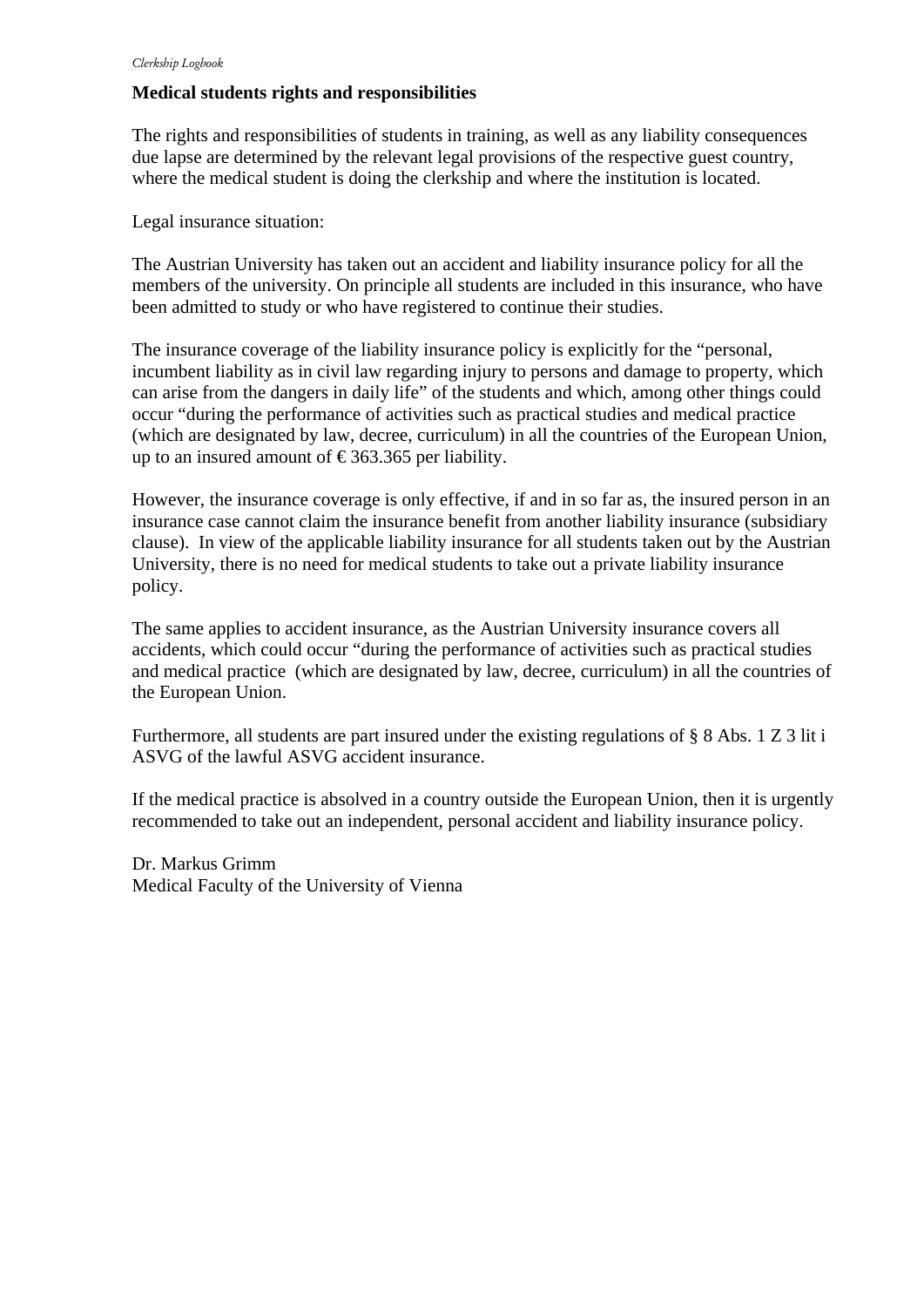*Clerkship Logbook* 

## **3. Forms**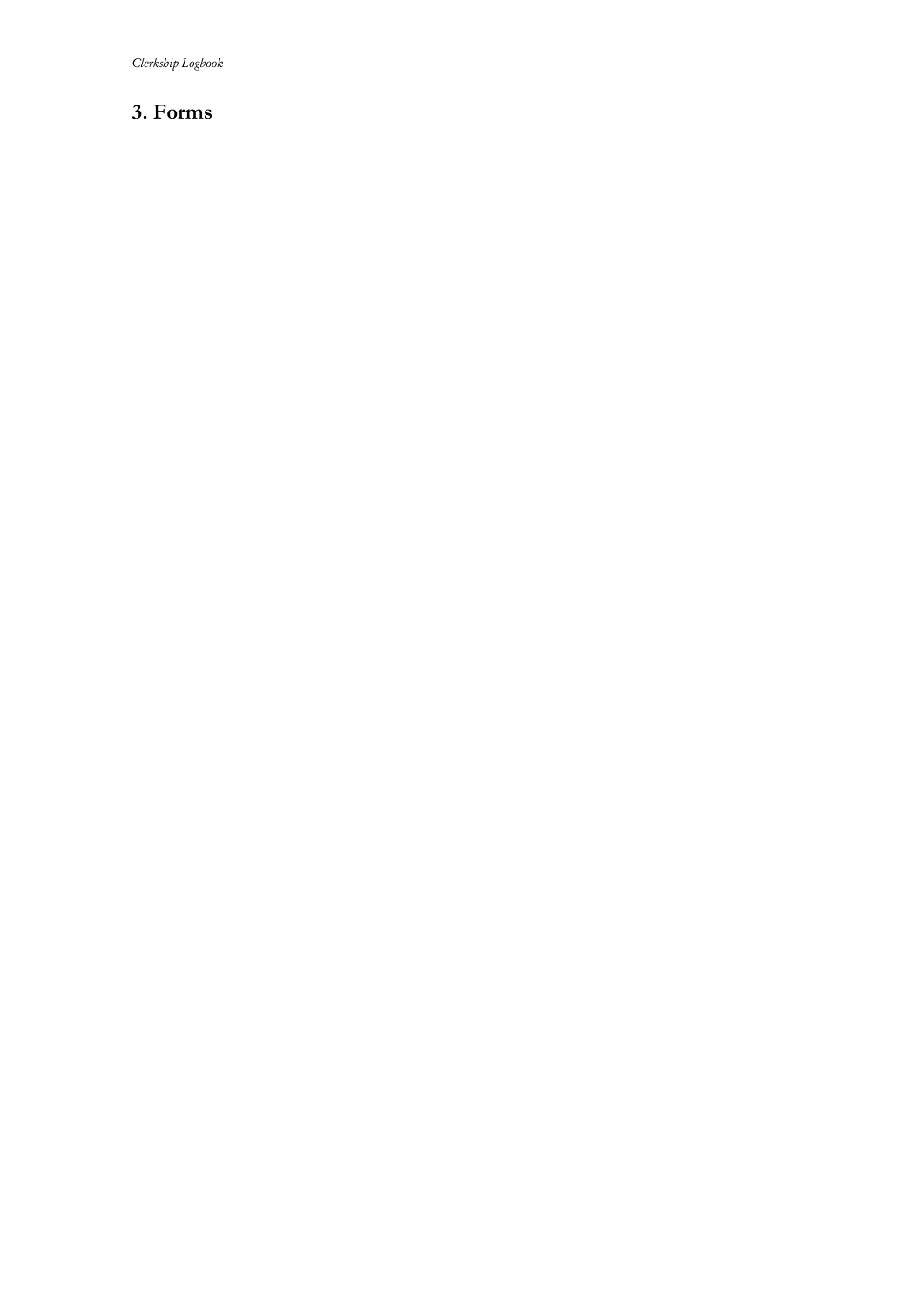## **Clerkship Certificate**

| M(r)s. / Mr.                                       | First name                                  | Last name | Registration number |  |  |
|----------------------------------------------------|---------------------------------------------|-----------|---------------------|--|--|
| Born on                                            | Month<br>Year<br>Day                        |           |                     |  |  |
| Has performed a clerkship in _<br>Clinical subject |                                             |           |                     |  |  |
| from                                               | Year<br>Month<br>Day                        |           |                     |  |  |
| to                                                 | Month<br>Year<br>Day                        |           |                     |  |  |
| in:                                                |                                             |           |                     |  |  |
|                                                    | Name of institution (hospital + department) |           |                     |  |  |
|                                                    |                                             |           |                     |  |  |
| Contact address, phone, email                      |                                             |           |                     |  |  |
|                                                    |                                             |           |                     |  |  |
|                                                    |                                             |           |                     |  |  |
| Head of institution (department/division)          |                                             |           |                     |  |  |
|                                                    |                                             |           |                     |  |  |
| Name of supervisor                                 |                                             |           |                     |  |  |
|                                                    |                                             |           |                     |  |  |

\_\_\_\_\_\_\_\_\_\_\_\_\_\_\_\_\_\_\_\_\_\_\_\_\_\_\_\_\_\_\_\_\_\_\_\_\_\_\_\_\_\_\_\_\_\_\_\_\_\_\_\_\_\_\_\_\_\_\_\_\_\_\_\_\_\_\_

\_\_\_\_\_\_\_\_\_\_\_\_\_\_\_\_\_\_\_\_\_\_\_\_\_\_\_\_\_\_\_\_\_\_\_\_\_\_\_\_\_\_\_\_\_\_\_\_\_\_\_\_\_\_\_\_\_\_\_\_\_\_\_\_\_\_\_

The student has completed the clerkship with/without success.

Additional remarks:

Head of Department:

**Seal** 

Date, Name, Signature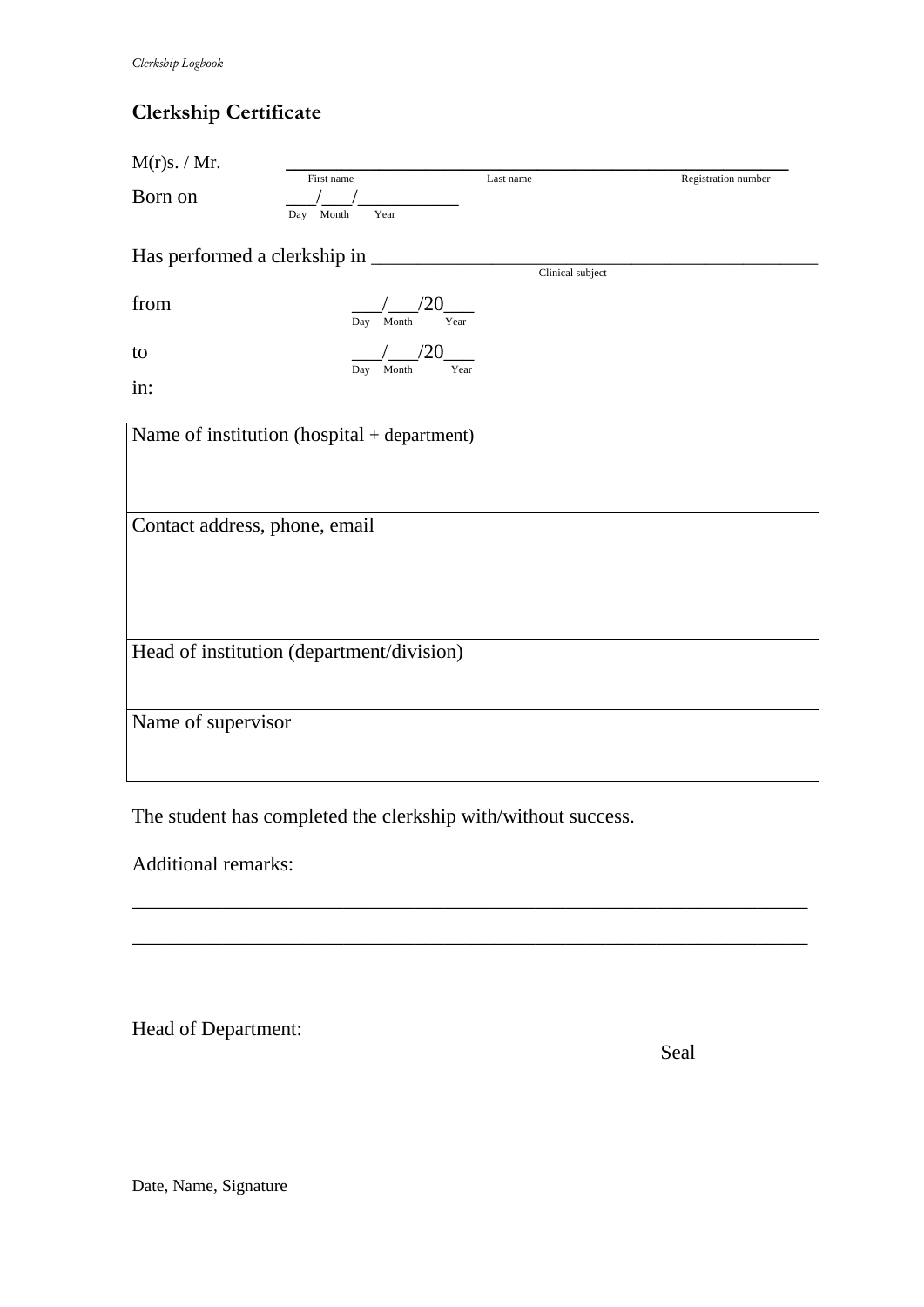#### *Clerkship Logbook*

# **Logbook**

$$
Week\ from\ \_\_{{\rm Day}}\ /\_{\rm Month} / 20 \rm\_{\,Year} \ to\ \_\_{{\rm Day}}\ /\_{\rm Month} / 20 \rm\_{\,Year}
$$

| <b>Date</b>                            | Department/<br><b>Division</b> | <b>Tasks</b> | <b>Observed</b><br>diseases | <b>Seminars</b><br>(optional) |
|----------------------------------------|--------------------------------|--------------|-----------------------------|-------------------------------|
| Month<br>Day                           |                                |              |                             |                               |
| Additional<br>remarks -<br>Reflexions: |                                |              |                             |                               |
| Day<br>Month                           |                                |              |                             |                               |
| Additional<br>remarks -<br>Reflexions: |                                |              |                             |                               |
| Day Month                              |                                |              |                             |                               |
| Additional<br>remarks -<br>Reflexions: |                                |              |                             |                               |
| Month<br>Day                           |                                |              |                             |                               |
| Additional<br>remarks -<br>Reflexions: |                                |              |                             |                               |
| Month<br>Day                           |                                |              |                             |                               |
| Additional<br>remarks -<br>Reflexions: |                                |              |                             |                               |

Signature of the supervisor Seal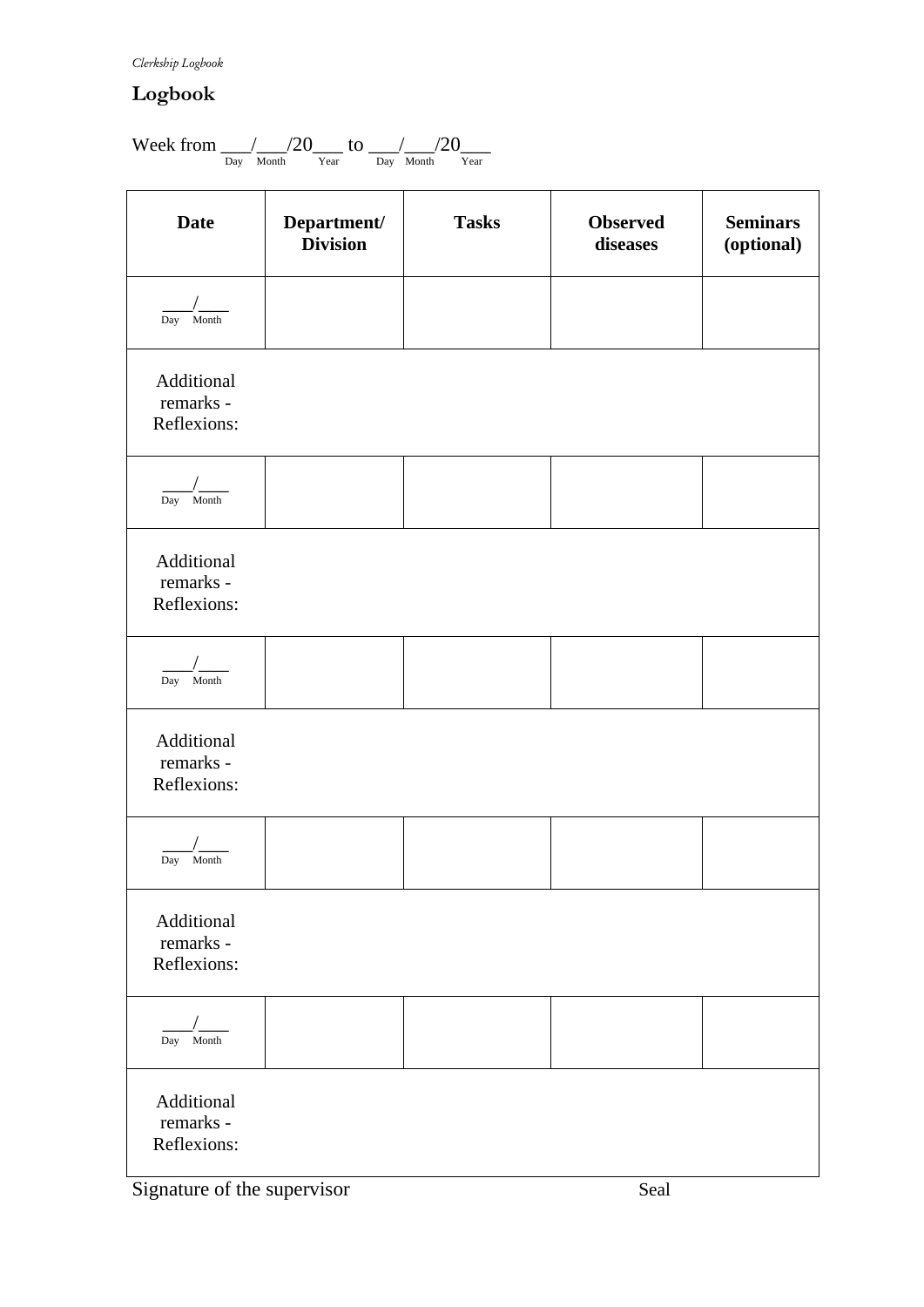# **Night-, Weekend Duties (optional)**

| <b>Date</b>                         | Department/<br><b>Division</b> | <b>Tasks</b> | <b>Observed diseases</b> |
|-------------------------------------|--------------------------------|--------------|--------------------------|
| Month<br>Day                        |                                |              |                          |
| Additional remarks -<br>Reflexions: |                                |              |                          |

| <b>Date</b>                         | Department/<br><b>Division</b> | <b>Tasks</b> | <b>Observed diseases</b> |
|-------------------------------------|--------------------------------|--------------|--------------------------|
| Month<br>Day                        |                                |              |                          |
| Additional remarks -<br>Reflexions: |                                |              |                          |

| <b>Date</b>                         | Department/<br><b>Division</b> | <b>Tasks</b> | <b>Observed diseases</b> |  |
|-------------------------------------|--------------------------------|--------------|--------------------------|--|
| Month<br>Day                        |                                |              |                          |  |
| Additional remarks -<br>Reflexions: |                                |              |                          |  |
| Signature of the supervisor         |                                |              | Seal                     |  |